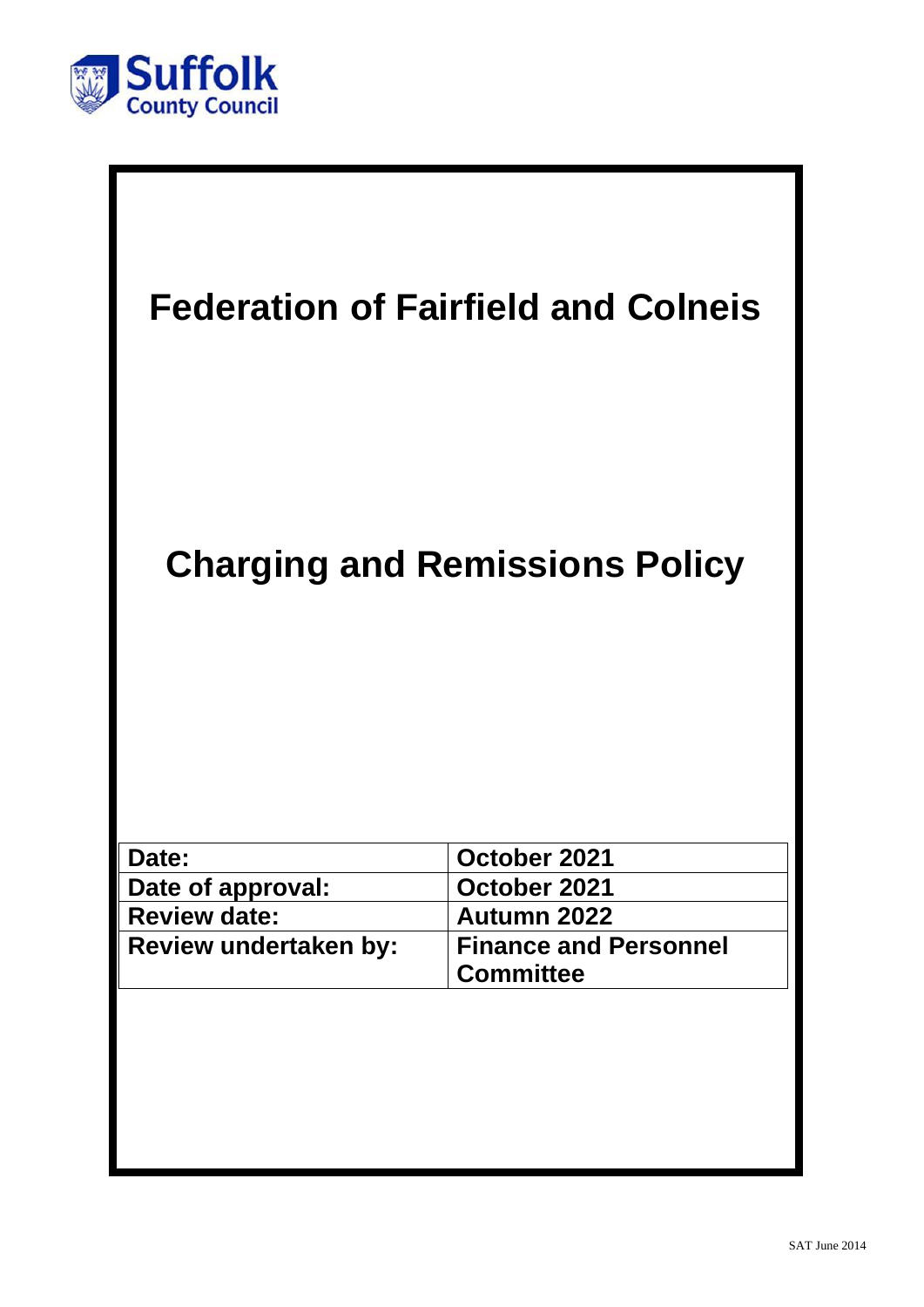

# **SCHOOL CHARGES AND REMISSIONS**

## A. General

- 1. The governing body recognises the valuable contribution which a wide range of activities, including clubs, educational visits and residential experiences, can make towards pupils' personal and social education. Such activities should be seen as an integral part of a broad and balanced curriculum for all pupils.
- 2. The governing body aims to encourage and promote such activities within a general policy framework which offers maximum flexibility to provide opportunities appropriate to the needs of their pupils and to local circumstances.

### B. Charges

- 3. The governing body reserves the right to make a charge for the following activities organised by the school:
	- (i) those organised for pupils outside of school hours or otherwise deemed to be an optional extra as defined in the Education Reform Act eg, theatre visits, after school activities and clubs;
	- (ii) those involving a board and lodging element and deemed to be within school hours;
	- (iii) extended school activities, eg, instrumental music tuition received from peripatetic instructors;
	- (iv) those involving the purchase or hire of instruments, materials, equipment and clothing (or the provision of them by pupils or parents) in cases where it has discretion so to do.
	- (v) to contribute to the replacement cost of lost or broken school equipment

The governing body may, from time to time, amend the categories of activity for which a charge can be made.

- 4. Where the Governing Body of a school makes a charge in respect of an activity provided by the school for which provision is included in the school's budget share, the Authority will take account in its resource allocation formula of the relevant proportion of the income accruing to the school for that activity.
- 5. Nothing in this policy statement precludes the governing body from inviting parents to make voluntary contributions towards the cost of providing education for pupils.

### C. Remissions

- 6. Where the parents of a pupil are in receipt of:
	- Income Support
	- Income-based Job Seekers Allowance
	- Child Tax Credit (TC 602), as long as the parents do not receive a working Tax Credit and an annual income that does not exceed £16,190
	- Supported under Part VI of the Immigration and Asylum Act 1999.
	- Free school meals